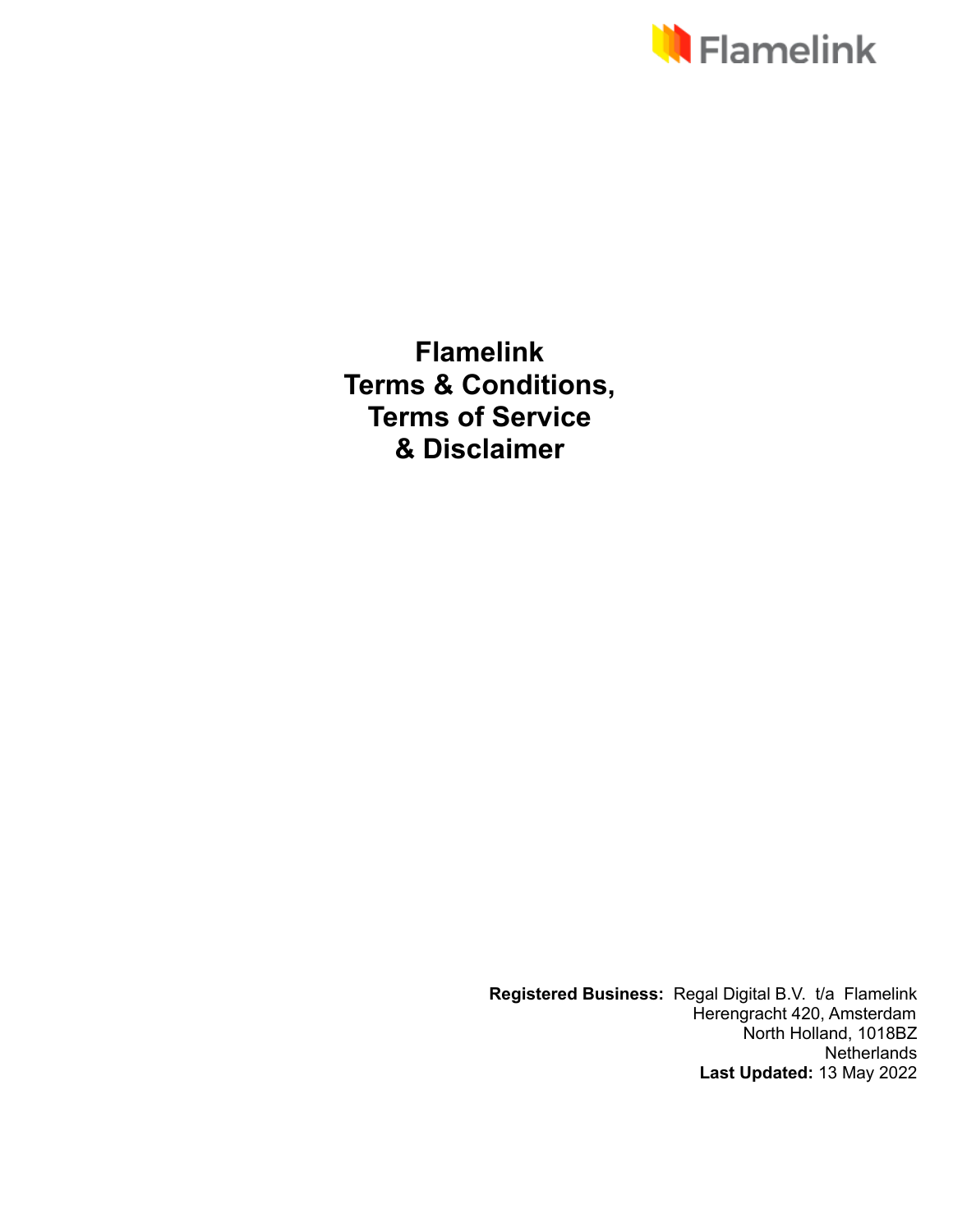

# **Terms of Use**

PLEASE NOTE THAT YOUR USE OF AND ACCESS TO FLAMELINK SERVICE(S) (DEFINED BELOW) ARE SUBJECT TO THE FOLLOWING TERMS; IF YOU DO NOT AGREE TO ALL OF THE FOLLOWING, YOU MAY NOT USE OR ACCESS THE FLAMELINK SERVICE(S) IN ANY MANNER.

This document contains the rules and restrictions that govern your use of our website(s) and the Flamelink Software as a Service (the "Flamelink Service" or "Flamelink Services"). Please contact us at [legal@flamelink.io](mailto:legal@flamelink.io) for further questions or concerns regarding this agreement.

These Terms of Use (the "Terms") are a binding contract between you and Flamelink. ("Flamelink," "we" and "us"). You must agree to and accept all of the Terms, or you don't have the right to use the Flamelink Service. If you use the Flamelink Service in any way, you agree to all of these Terms, and these Terms will remain in effect while you use the Flamelink Service. These Terms include the provisions in this document, as well as those in the Flamelink Privacy Policy.

"Software" refers to Flamelink's software licensing model in which access to the software is provided on a subscription basis. Flamelink's software is typically accessed through a web browser, with users logging into the system using a username and password. Instead of each user having to install the software on his/her computer.

The user agrees that Software is the sole property of Flamelink and includes valuable trade secrets of Flamelink. User agrees to treat Software as confidential and will not without the express written authorization of Flamelink: Demonstrate, copy, sell or market Software to any third party; or Publish or otherwise disclose information relating to performance or quality of the Software to any third party; or modify, reuse, disassemble, decompile, reverse engineer or otherwise translate Software or any portion thereof.

Flamelink is provided "AS IS" without warranty of any kind. The entire risk arising out of the use or performance of Flamelink remains with the user. In no event shall Flamelink be liable for any damage whatsoever arising out of the use of or inability to use Flamelink, even if Flamelink has been advised of the possibility of such damages.

# **Publicity:**

You agree that Flamelink may refer to your company as a Flamelink customer and use your company name and logo on our website and other marketing materials with the appropriate consent.

The User agrees to provide material, statistics, or information that is not deemed confidential to Flamelink for use in releases, customer testimonials, and as a reference in marketing and sales initiatives by Flamelink. Flamelink will not use your company name or logo as part of a case study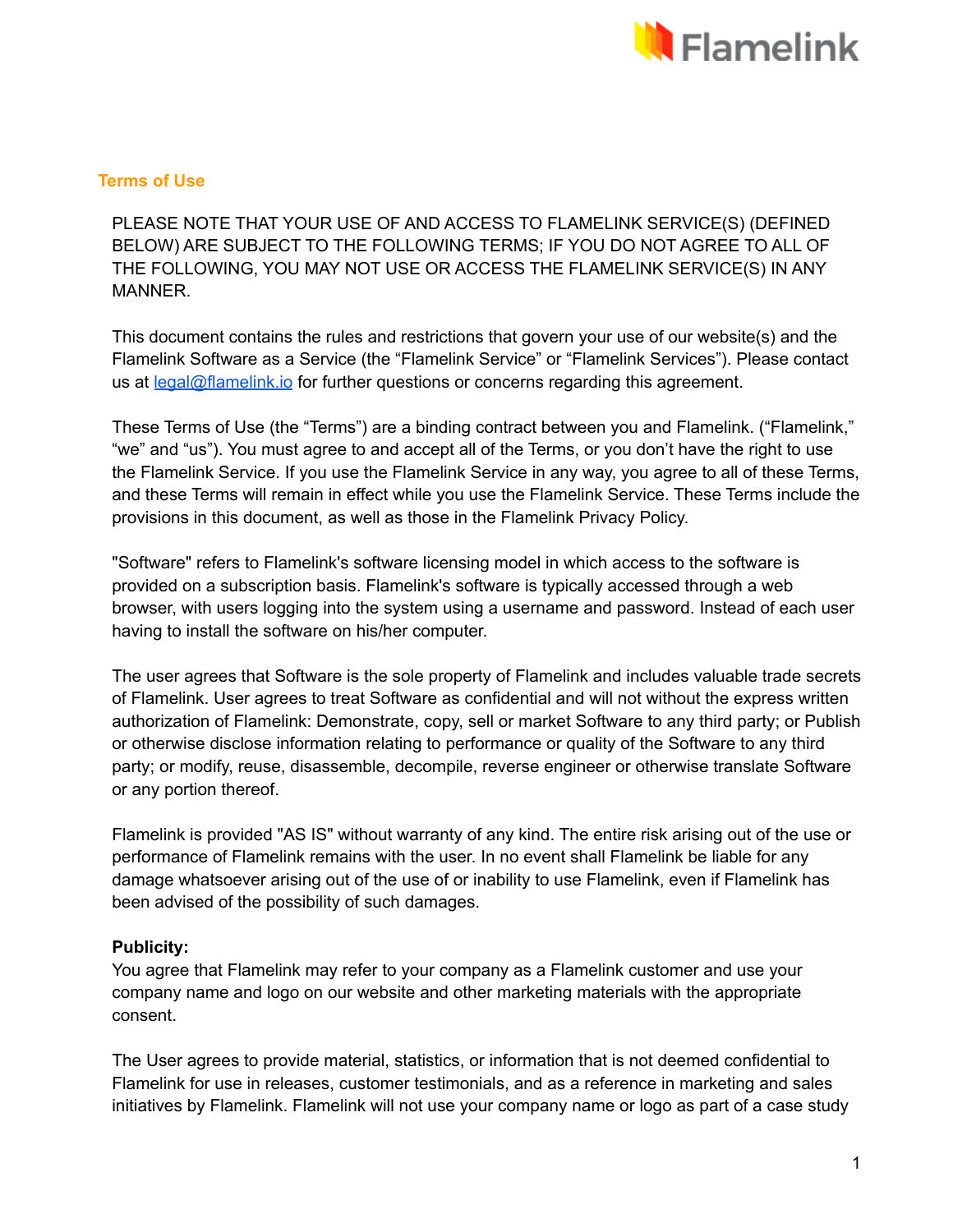

without prior written communication and discussion about how you are using Flamelink for your project.

This License Agreement shall be governed, construed and enforced in accordance with the laws of the Netherlands. Any notice required by this Agreement shall be given by email with return receipt requested to the nominated email address or such other address as may be given from time to time under the terms of this notice provision.

By registering for Flamelink, you agree to be bound by these Terms and Conditions, and Terms of Service. This Agreement constitutes the entire and only agreement between the parties for Flamelink and all other prior negotiations, representations, agreements, and understandings are superseded hereby. No agreements altering or supplementing the terms hereof may be made except by means of a written document signed by the duly authorized representatives of the parties.

User shall comply with all applicable federal, state and local laws, regulations, and ordinances in connection with its activities pursuant to this Agreement. Failure of Flamelink to enforce a right under this Agreement shall not act as a waiver of that right or the ability to later assert that right relative to the particular situation involved. If any provision of this Agreement shall be found by a court to be void, invalid or unenforceable, the same shall be reformed to comply with applicable law or stricken if not so reformed, so as not to affect the validity or enforceability of this Agreement.

# **Changes**

The Terms may need to change along with the Flamelink Service. We reserve the right to change the Terms at any time and if we do, we will bring it to your attention by placing a notice on the Flamelink website, and/or by sending you an email and/or by some other means.

If you choose to reject the Terms before or after changes you will no longer be able to use the Flamelink Service. If you use the Flamelink Service in any way after a change to the Terms is effective, that means you agree to all of the changes.

Excluding changes by us as described above, no other amendment/modification/change of these Terms will be effective unless in writing and signed by both you and us.

# **Privacy**

Flamelink takes the privacy of its users very seriously.

The Children's Online Privacy Protection Act ("COPPA") requires that online service providers obtain parental consent before they knowingly collect personally identifiable information online from children who are under 13. We do not knowingly collect or solicit personally identifiable information from children under 13; if you are a child under 13, please do not attempt to use the Flamelink Service or send any personal information about yourself to us. If we learn we have collected personal information from a child under 13, we will delete that information as quickly as possible. If you believe that a child under 13 may have provided us personal information, please contact us at [legal@flamelink.io](mailto:legal@flamelink.io).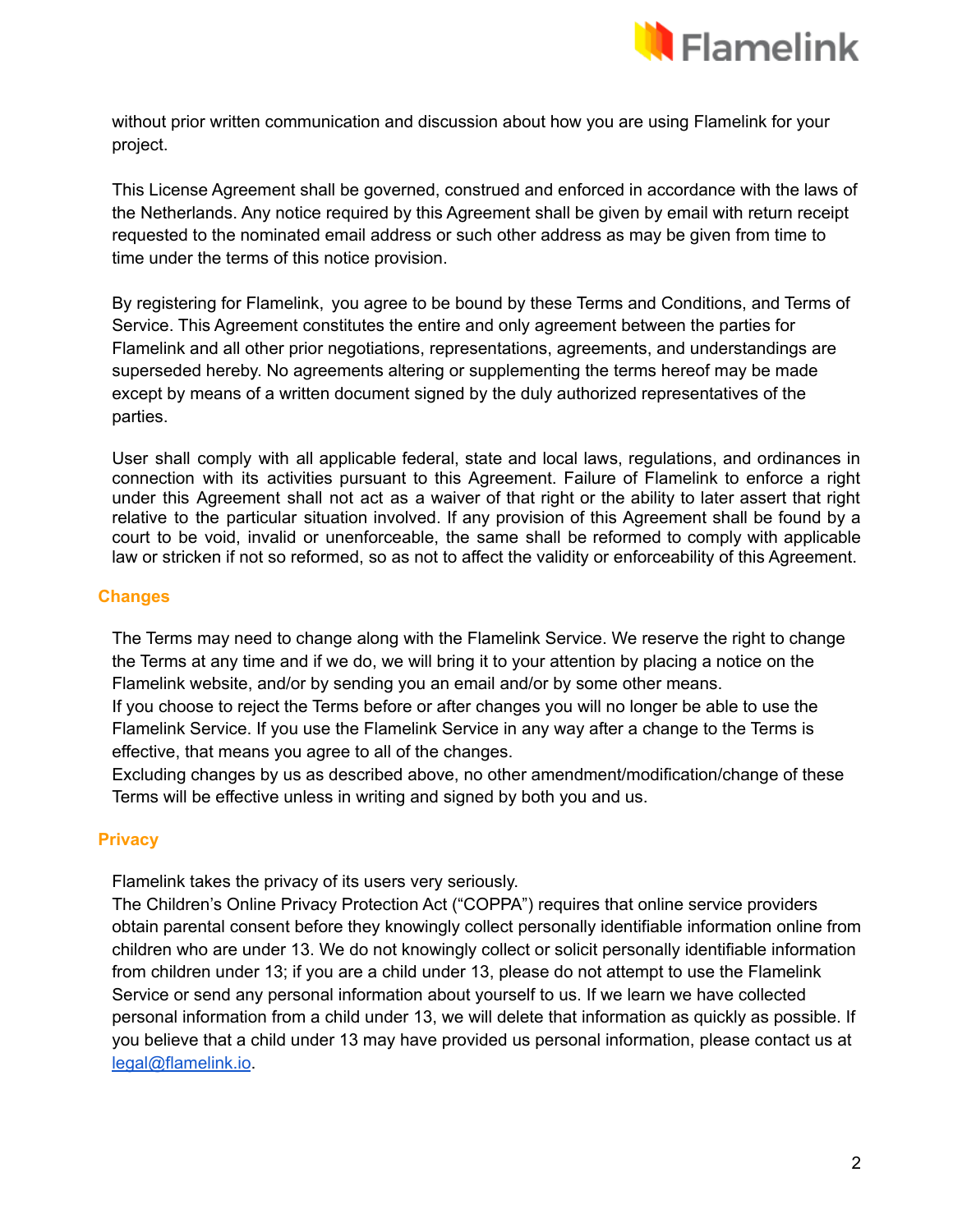

# **Usage**

By registering and using Flamelink, you agree and confirm that you are:

- 1. of legal age to form a binding contract (or received your parent's or guardian's permission and they have agreed to these Terms or your behalf)
- 2. an authorized representative on behalf on an organization or entity and are in agreement with these Terms (in which case, the references to "you" and "your" in these Terms, except for in this sentence, refer to that organization or entity).

If your use of the Flamelink Service is prohibited by applicable laws, then you are not authorized to use the Flamelink Service. We can't and won't be responsible for your using the Flamelink Service in a way that breaks the law.

You are responsible for maintaining the security of your account and associated data, including but not limited to applications, code, executable and data, and you are fully responsible for all activities that occur under the account and any other actions taken in connection with related data and applications.

Your use of the Flamelink Service is subject to the fact that you represent, warrant, and agree that you will not contribute any Content or User Submission (each of those terms is defined below) or otherwise use the Flamelink Service or interact with the Flamelink Service in a manner that:

- A. Infringes or violates the intellectual property rights or any other rights of anyone else (including Flamelink);
- B. Violates any law or regulation;
- C. Is harmful, fraudulent, deceptive, threatening, harassing, defamatory, obscene, or otherwise objectionable;
- D. Violates the security of any computer network, or cracks any passwords or security encryption codes;
- E. Runs Maillist, Listserv, any form of auto-responder or "spam" on the Flamelink Service, or any processes that run or are activated while you are not logged into the Flamelink Service, or that otherwise interfere with the proper working of the Flamelink Service (including by placing an unreasonable load on the Flamelink Service infrastructure);
- F. "Crawls," "scrapes," or "spiders" any page, data or portion of or relating to the Flamelink Service or Content (through use of manual or automated means);
- G. Copies or stores any significant portion of the Content and/or share, post or distribute any significant portion of the Content elsewhere;
- H. Decompiles, reverse engineers, or otherwise attempts to obtain the source code or underlying ideas or information of or relating to the Flamelink Service.
- I. Sell, resell, license, sublicense, distribute, rent or lease any, or include any part of the Flamelink Service or Purchased Services in a service bureau or outsourcing offering unless a formal agreement is in place with Flamelink and signed by both parties.
- J. Share your User Credentials (login information or password). Sharing of email and passwords amongst more than one person to gain access to Flamelink services is strictly prohibited under our Fair Use Policy. One bona fide user shall use one email and password to access Flamelink services. Should more than one user be required to utilize Flamelink, the corresponding number of CMS users required will be matched to the relevant paid Flamelink plan (see Flamelink Pricing) and the project will need to be upgraded to a suitable plan to accommodate the additional users.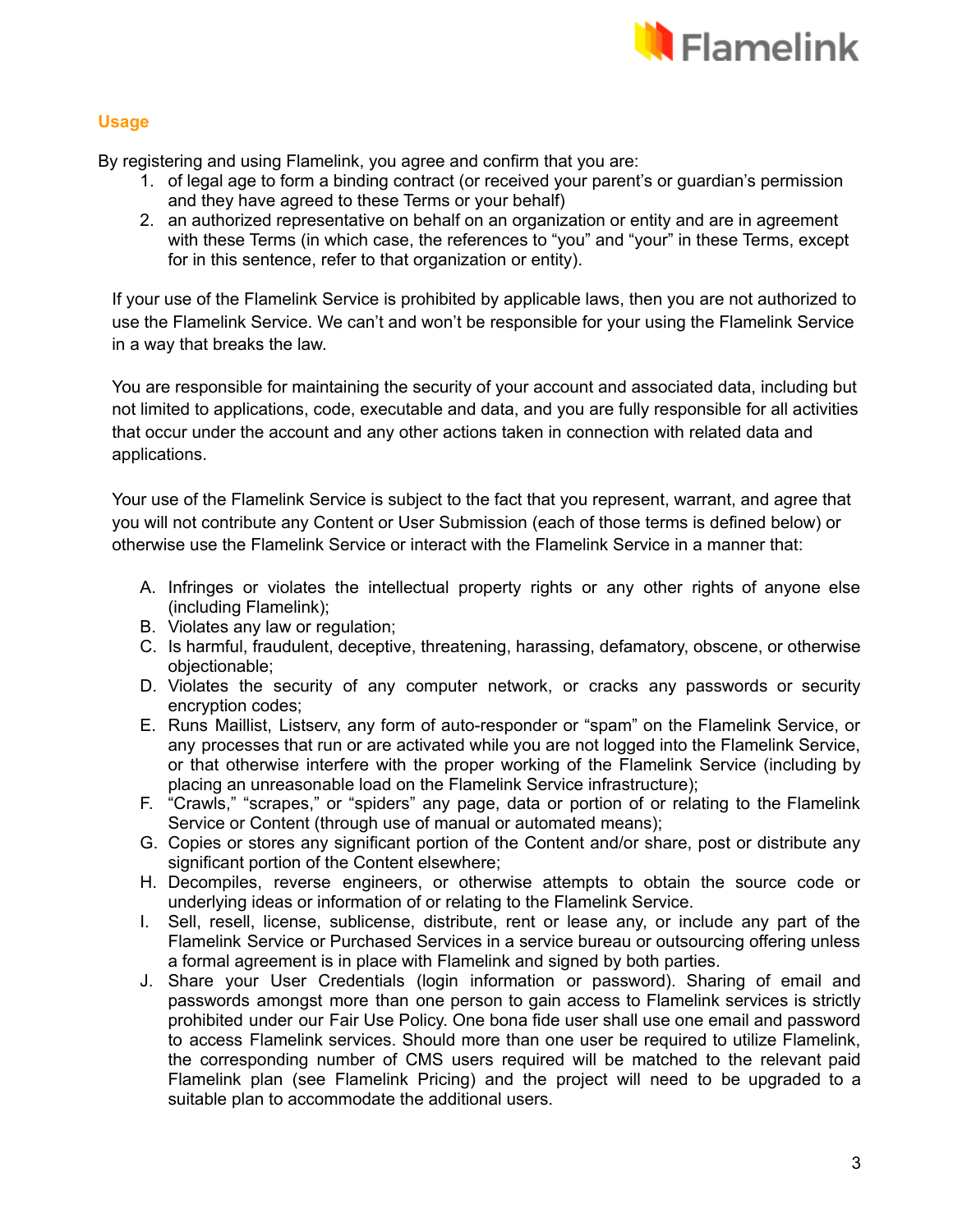

#### **Fair Use Policy:**

Since our last update to our Terms & Conditions on 14 November 2018, Flamelink has evolved and our feature set matured to necessitate an update to our Fair Use Policy section of our Terms & Conditions.

#### **Free Flame Plans**

From 1 May 2022, Flamelink's free Flame plans will be limited to 1 free Flame plan per user email.

Furthermore, Flamelink's free Flame plan is not available to users fulfilling/exceeding the following conditions/parameters:

#### **Company Size**

Any user utilizing Flamelink for a project for the company they are employed by or own, or a client/customer of the company they are employed by or own, will be required to subscribe to a paid Flamelink plan if the company they are employed by or own, exceed 10 employees employed in any capacity.

Provision can be made for users wishing to trial Flamelink for its suitability for a project on a "Proof-of-Concept" basis, but is subject to prior arrangement with Flamelink within the 14-day trial period that forms part of all Flamelink plans.

*Contact Flamelink's Enterprise team at solarflare@flamelink.io for more information.*

#### **Company Revenue**

Any user utilizing Flamelink for a project for the company they are employed by or own, or a client/customer of the company they are employed by or own, will be required to subscribe to a paid Flamelink plan if the company they are employed by or own, exceed an annual revenue of \$ 250'000 (or equivalent in said user's country's currency).

Provision can be made for users wishing to trial Flamelink for its suitability for a project on a "Proof-of-Concept" basis, but is subject to prior arrangement with Flamelink within the 14-day trial period that forms part of all Flamelink plans.

*Contact Flamelink's Enterprise team at solarflare@flamelink.io for more information.*

#### **Use in Revenue Generating Enterprises**

Any user utilizing Flamelink for a project for the company they are employed by or own, or a client/customer of the company they are employed by or own, will be required to subscribe to a paid Flamelink plan if the company they are employed by or own, uses the project (which Flamelink forms part of) to generate revenue for said company or said company's client/customer. Revenue Generating Enterprises include, but are not limited to: Projects that are run on an annual, or monthly (or both) subscription basis.

Projects that perform any form of commerce via said platform including marketing of products or services that can be purchased via any other channel/platform.

Projects that receive advertising revenue via in-app/on-platform advertising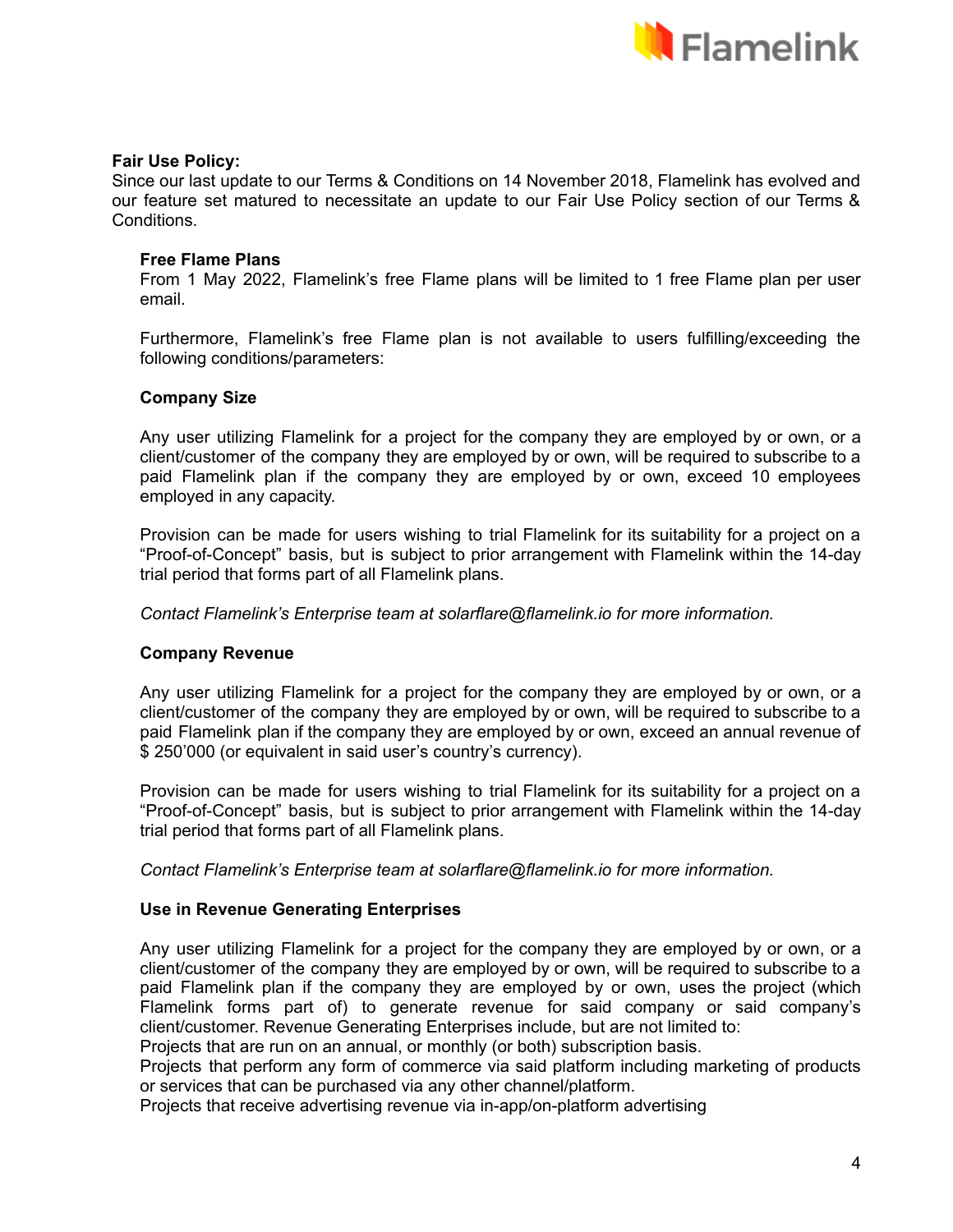

### *Contact Flamelink's Enterprise team at solarflare@flamelink.io for more information.*

### **Company Customer/User size**

Any user utilizing Flamelink for a project for the company they are employed by or own, or a client/customer of the company they are employed by or own, will be required to subscribe to a paid Flamelink plan if the company they are employed by or own, have more than 5'000 unique end-users using their project.

Provision can be made for users wishing to trial Flamelink for its suitability for a project on a "Proof-of-Concept" basis, but is subject to prior arrangement with Flamelink within the 14-day trial period that forms part of all Flamelink plans.

#### *Contact Flamelink's Enterprise team at solarflare@flamelink.io for more information.*

A violation of any of the foregoing is grounds for termination of your right to use or access the Flamelink Service. See section: "Termination of use" for more information.

### **Data protection and privacy policy**

You give us the right to contact you for product updates and promotions from time to time, you also consent to market to you via social media platforms as well as through remarketing technologies. Flamelink does collect personal information for the use in automation of our marketing activities through services such as the Google Marketing Platform and associated services as well as Facebook Marketing and their associated remarketing services. You may unsubscribe from any or all activities at any time. We process users' data in the EU in line with the guidelines provided by GDPR where applicable.

# **Rights**

The materials displayed or performed or available on or through the Flamelink Service, including, but not limited to, text, graphics, data, articles, photos, images, illustrations, user submissions, and so forth (all of the foregoing, the "Content") are protected by copyright and/or other intellectual property laws. You promise to abide by all copyright notices, trademark rules, information, and restrictions contained in any Content you access through the Flamelink Service, and you won't use, copy, reproduce, modify, translate, publish, broadcast, transmit, distribute, perform, upload, display, license, sell or otherwise exploit for any purpose any Content not owned by you, (i) without the prior consent of the owner of that Content or (ii) in a way that violates someone else's (including Flamelink's) rights.

You understand that Flamelink owns the Flamelink Service. You won't modify, publish, transmit, participate in the transfer or sale of, reproduce (except as expressly provided in this Section), creative derivative works based on, or otherwise exploit any of the Flamelink Service. Downloading of certain content is allowed and is bound by all restrictions mentioned in the Terms.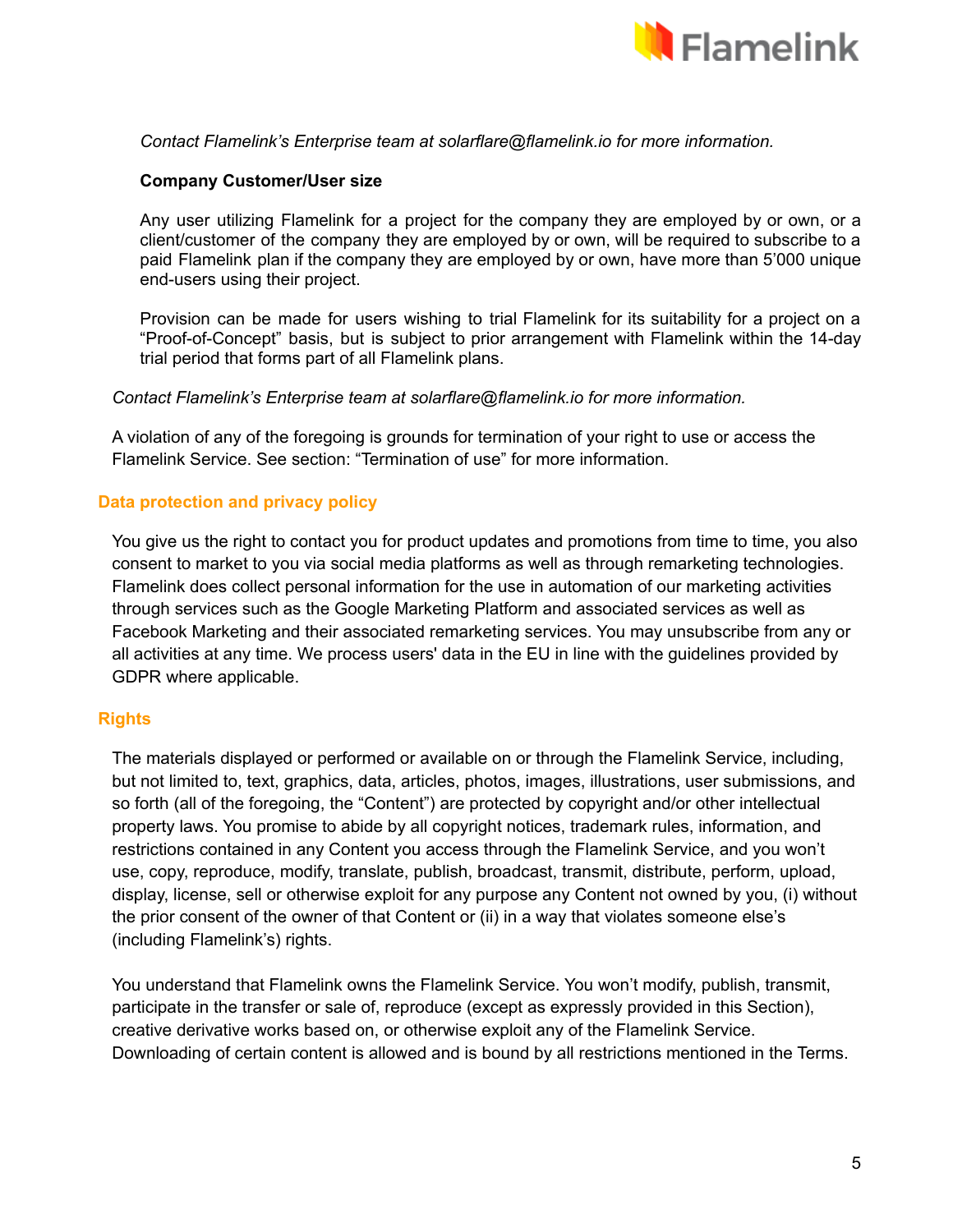

# **Responsibilities**

You access all information and content posted or transmitted through the Flamelink Service at your own risk, and we aren't liable for any errors or omissions in that information or content or for any damages or loss you might suffer in connection with it. We cannot control and have no duty to take any action regarding how you may interpret and use the Content or what actions you may take as a result of having been exposed to the Content, and you hereby release us from all liability for you having acquired or not acquired Content through the Flamelink Service. We can't guarantee the identity of any users with whom you interact in using the Flamelink Service and are not responsible for which users gain access to the Flamelink Service.

You are responsible for all Content you provide, in any manner, via the Flamelink Service, and you represent and warrant you have all rights necessary to do so, in the manner in which you provide it. You are responsible for all your activity in connection with the Flamelink Service.

The Flamelink Service may contain links or connections to third party websites or services that are not owned or controlled by Flamelink. When you access third party websites or use third party services, you accept that there are risks in doing so, and that Flamelink is not responsible for such risks. We encourage you to be aware when you leave the Flamelink Service and to read the terms and conditions and privacy policy of each third party website or service that you visit or utilize.

Flamelink has no control over, and assumes no responsibility for, the content, accuracy, privacy policies, or practices of or opinions expressed in any third party websites or by any third party that you interact with or find through the Flamelink Service. In addition, Flamelink will not and cannot monitor, verify, censor or edit the content of any third party site or service. By using the Flamelink Service, you release and hold us harmless from any and all liability arising from your use of any third party website or service.

If there is a dispute between users of the Flamelink Service, or between users and any third party, you agree that Flamelink is under no obligation to become involved. In the event that you have a dispute with one or more other users, you release Flamelink, its officers, employees, agents, and successors from claims, demands, and damages of every kind or nature, known or unknown, suspected or unsuspected, disclosed or undisclosed, arising out of or in any way related to such disputes and/or our Flamelink Service.

# **Updates & Changes**

Due to the continuous improvement methodology we practice, changes are inevitable. We may suspend or discontinue any part/feature of the Flamelink Service, or we may introduce new features or impose limits on certain features or restrict access to parts or all of the Flamelink Service or amend pricing plans and payment terms at any stage. Efforts will be made to inform you or give notice when we make a material change to the Flamelink Service that would adversely affect you, but this isn't always possible. Similarly, we reserve the right to remove any Content from the Flamelink Service at any time, for any reason (including, but not limited to, if someone alleges you contributed that Content in violation of these Terms), in our sole discretion, and without notice.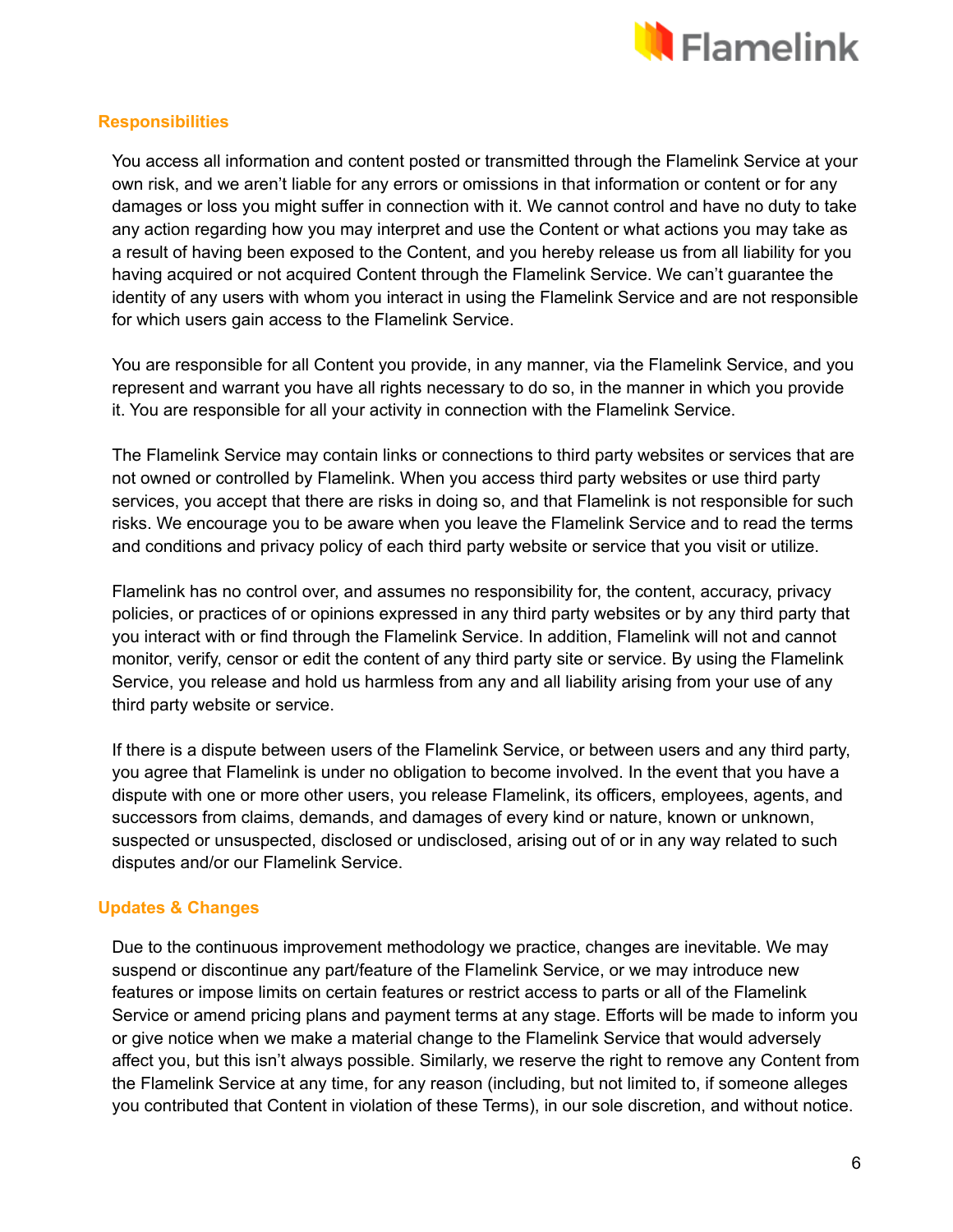

# **Termination of use**

You can at any time terminate your usage of the Flamelink Service by selecting the "Forget Me" option provided under your profile section. Please refer to our Privacy Policy, as well as these Terms of Use, to understand how we treat the information you provide to us after you have stopped using our Flamelink Service.

Flamelink is also free to terminate (or suspend access to) your use of the Flamelink Service for any reason by our discretion, including your breach of these Terms. Flamelink has the sole right to decide whether you are in violation of any of the restrictions set forth in these Terms. Provisions that, by their nature, should survive termination of these Terms shall survive termination. By way of example, all of the following will survive termination: any obligation you have to indemnify us, any limitations on our liability, any terms regarding ownership of intellectual property rights, and terms regarding disputes between us.

# **Disabling Flamelink Services Upon Contravention of Flamelink's Fair Use Policy**

Flamelink reserves the right to contact any user deemed to be in contravention of the above Fair Use Policy to afford them the opportunity to upgrade to a paid Flamelink plan or make reasonable justifications for why they should be allowed to continue using a free Flame plan.

Flamelink will make every effort to work with our customers to achieve an agreeable outcome for all parties. Users will be given 30 days from the date of notice to act in accordance with Flamelink's Fair Use Policy, after which Flamelink reserves the right to disable a user's project.

# **Exhibits**

Flamelink reserves and you grant Flamelink the right to display links to your application or website and the name/logo of your company for marketing purposes and may do so without notice or compensation. If you ever feel that inclusion in the showcase is anything less than beneficial to your organization of your application, please contact us at [legal@flamelink.io](mailto:legal@flamelink.io) and we will acknowledge and respect your wishes to have your application excluded from the exhibits.

# **Account usage limitations**

Payment plans are designed to help you start small, and scale quickly as your app usage grows. Industry-standard limits for features such as API calls and push notifications apply. Further, our Purchased Services may be subject to usage and access limitations. If additional levels of usage limits are required, users may contact us for a custom plan. Notwithstanding the above, Flamelink reserves the right to reduce, limit or throttle the number of users, amount of data, access or throughput in connection with the Purchased Services as long as it does not affect the core functionality of the Purchased Services. Furthermore, limitations imposed by third party services such as Firebase are out of our control and we can and will not be held liable for any loss or damages caused by these limitations.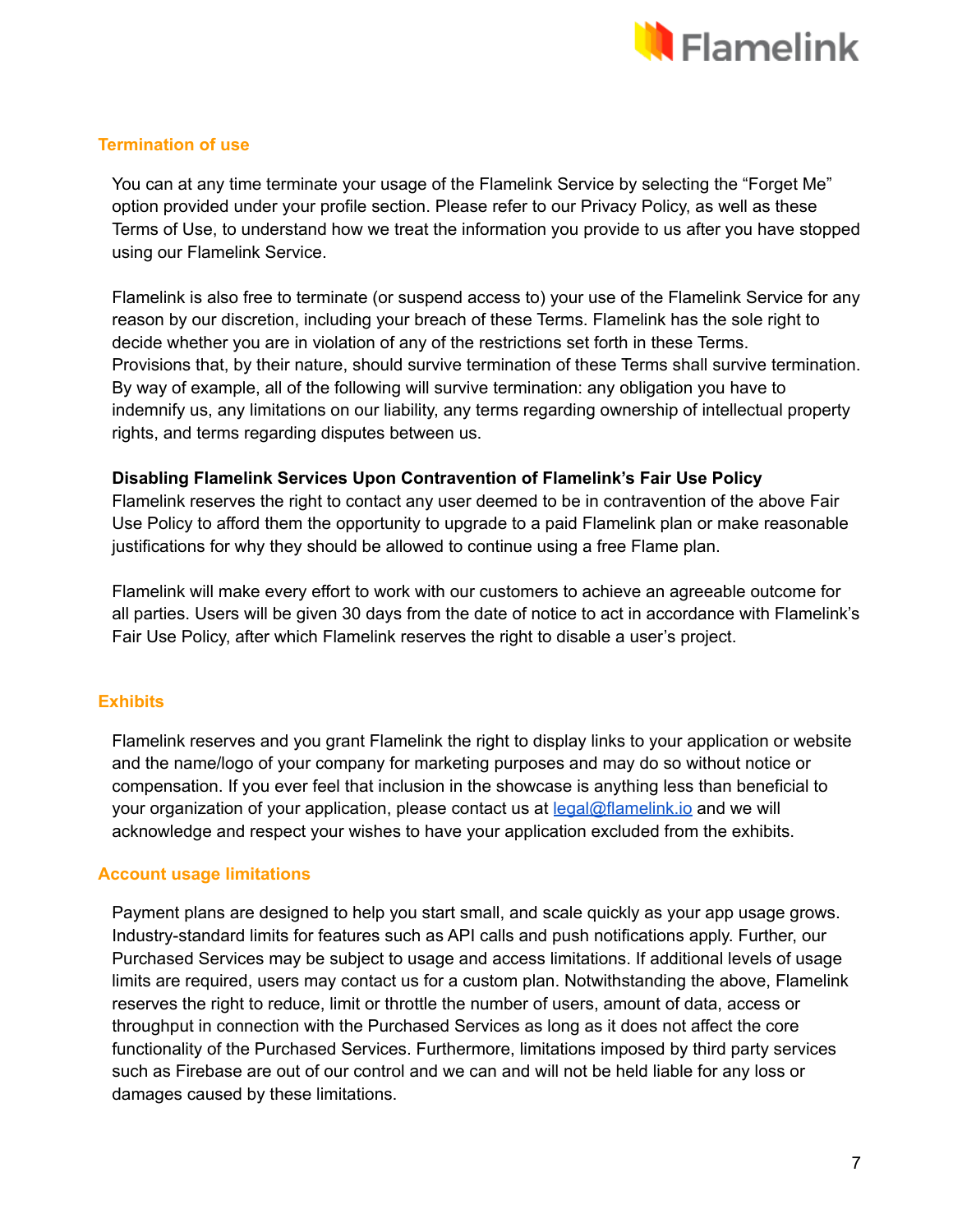

Standard Firebase rates will apply and will be covered by the end-user account. Flamelink is not liable for the SLA agreement between Firebase and the end user.

# **Payment and Renewal**

### **General Terms**

Paid services are available (a "Purchased Service" or "Purchased Services"). By selecting and purchasing these services you agree to pay Flamelink the monthly or annual subscription fees indicated for that service. Payments will be charged on a pre-pay basis on the day you purchase the services and will cover the use of that service for a monthly or annual subscription period as indicated.

# **Automatic Renewal**

Unless you notify Flamelink before the end of the applicable subscription period that you want to cancel a purchased service, your purchased service subscription will automatically renew and you authorize us to collect the then-applicable annual or monthly subscription fee for such Purchased Services (as well as any taxes) using any credit card or other payment mechanism we have on record for you. Purchased Services can be cancelled at any time in the Billing section of your project's dashboard. Cancellations will take effect at the end of the billing period in which you request an account closure. If you purchase a monthly subscription you authorize regularly scheduled charges to your checking/savings account or credit card. You will be charged the amount indicated below each billing period. A receipt for each payment will be emailed to you and the charge will appear on your bank statement as a "Debit." You agree that no prior notification will be provided unless the date or amount changes, in which case you will receive notice from us at least 3 days prior to the payment being collected.

# **Warranties & Disclaimer**

Flamelink does not make any representations or warranties concerning any content contained in or accessed through the Flamelink Service, and we will not be responsible or liable for the accuracy, copyright compliance, legality, or decency of material contained in or accessed through the Flamelink Service. We make no representations or warranties regarding suggestions or recommendations of services or products offered or purchased through the Flamelink Service. Services purchased or offered (whether or not following such recommendations and suggestions) through the Flamelink Service are provided "AS IS" and without any warranty of any kind from Flamelink or others (unless, with respect to such others only, provided expressly and unambiguously in writing by a designated third party for a specific product).

THE FLAMELINK SERVICE(S) AND CONTENT ARE PROVIDED ON AN "AS-IS" BASIS, WITHOUT WARRANTIES OR ANY KIND, EITHER EXPRESS OR IMPLIED, INCLUDING, WITHOUT LIMITATION, IMPLIED WARRANTIES OF MERCHANTABILITY, FITNESS FOR A PARTICULAR PURPOSE, NON-INFRINGEMENT, OR THAT USE OF THE FLAMELINK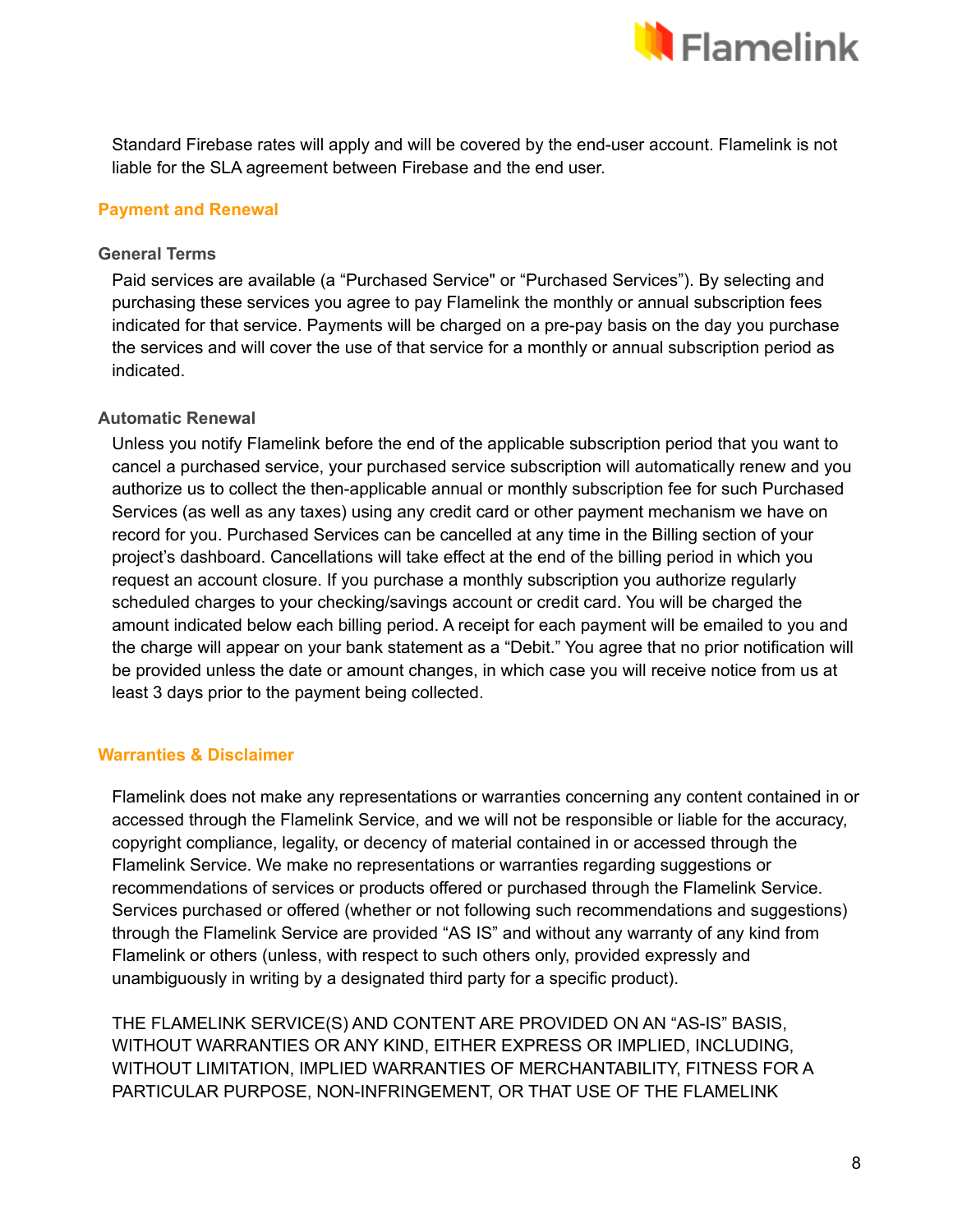

SERVICE(S) WILL BE UNINTERRUPTED OR ERROR-FREE. YOU UNDERSTAND THAT YOU DOWNLOAD FROM, OR OTHERWISE OBTAIN CONTENT OR SERVICES THROUGH, THE FLAMELINK SERVICE(S) AT YOUR OWN DISCRETION AND RISK.

# **Limitation of Liability**

TO THE FULLEST EXTENT ALLOWED BY APPLICABLE LAW, UNDER NO CIRCUMSTANCES AND UNDER NO LEGAL THEORY (INCLUDING, WITHOUT LIMITATION, TORT, DELICT, CONTRACT, STRICT LIABILITY, OR OTHERWISE) SHALL FLAMELINK BE LIABLE TO YOU OR TO ANY OTHER PERSON FOR (A) ANY INDIRECT, SPECIAL, INCIDENTAL, OR CONSEQUENTIAL DAMAGES OF ANY KIND, INCLUDING DAMAGES FOR LOST PROFITS, LOSS OF GOODWILL, WORK STOPPAGE, ACCURACY OF RESULTS, OR COMPUTER FAILURE OR MALFUNCTION, OR (B) ANY AMOUNT, IN THE AGGREGATE, IN EXCESS OF THE GREATER OF (I) EURO100 OR (II) THE AMOUNTS PAID BY YOU TO FLAMELINK IN CONNECTION WITH THE WEBSITE IN THE TWELVE (12) MONTH PERIOD PRECEDING THIS APPLICABLE CLAIM, OR (III) ANY MATTER BEYOND OUR REASONABLE CONTROL. SOME COUNTRIES OR STATES DO NOT ALLOW THE EXCLUSION OR LIMITATION OF CERTAIN DAMAGES, SO THE ABOVE LIMITATION AND EXCLUSIONS MAY NOT APPLY TO YOU.

# **Indemnity**

You agree to indemnify and hold Flamelink, its officers, agents, employees, and partners harmless for and against any and all claims, liabilities, damages (actual and consequential), losses and expenses (including attorneys' fees) arising from or in any way related to any third party claims relating to (a) your use of the Flamelink Service (including any actions taken by a third party on your behalf or at your direction), and (b) your violation of these Terms. In the event of such a claim, suit, or action ("Claim"), we will attempt to provide notice of the Claim to the contact information we have for you (provided that failure to deliver such notice shall not eliminate or reduce your indemnification obligations hereunder).

# **Assignment**

You may not assign, delegate or transfer these Terms or your rights or obligations hereunder, in any way (by operation of law or otherwise) without Flamelink's prior written consent. We may transfer, assign, or delegate these Terms and our rights and obligations without consent.

#### **Miscellaneous**

You will be responsible for paying withholding, filing, and reporting all taxes, duties, and other governmental assessments associated with your activity in connection with the Flamelink Servicea provided that Flamelink may, in its sole discretion do any of the foregoing on your behalf or for itself as it sees fit. The failure of either you or us to exercise, in any way, any right herein shall not be deemed a waiver of any further rights hereunder. If any provision of this Agreement is found to be unenforceable or invalid, that provision will be limited or eliminated, to the minimum extent